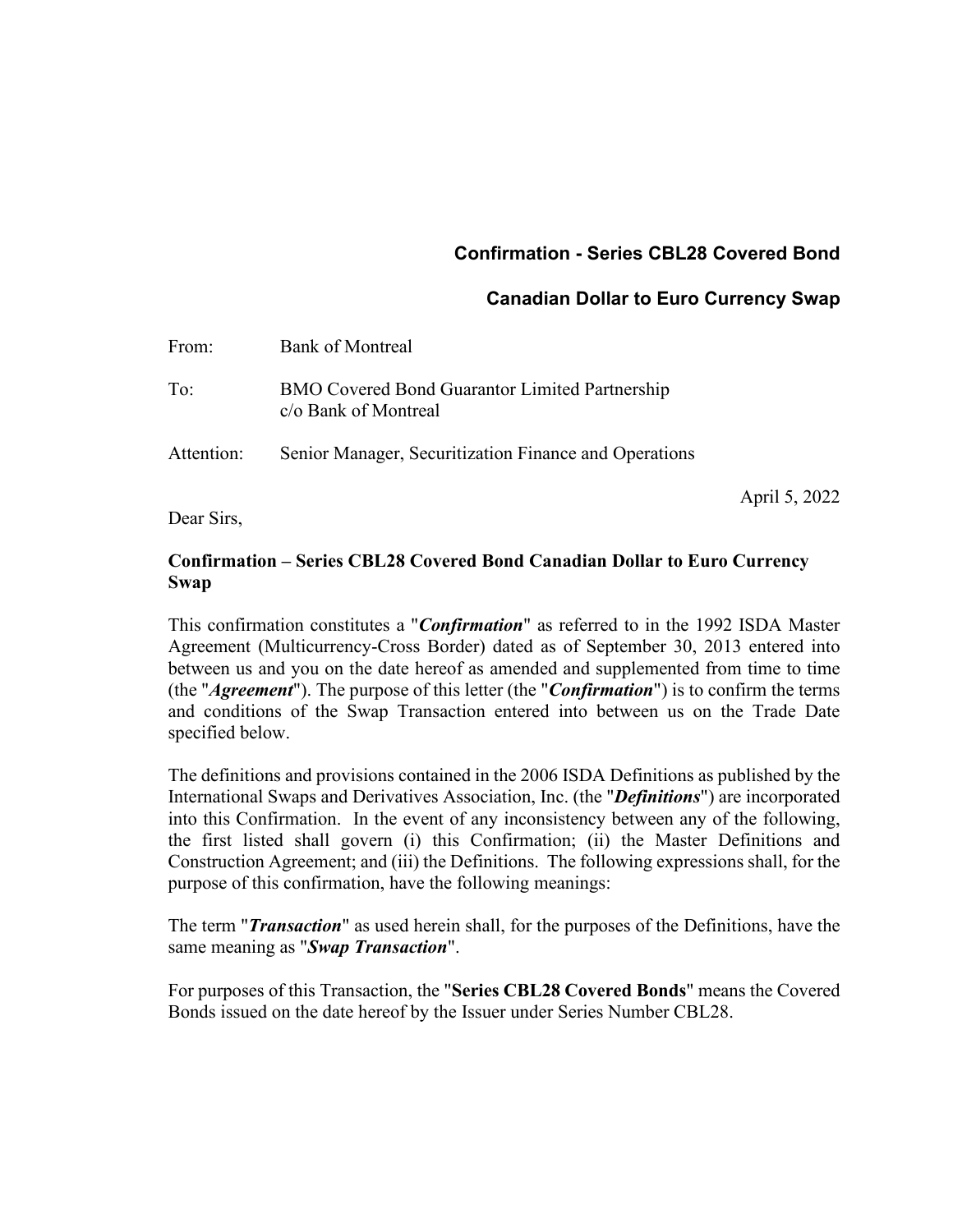- 1. This Confirmation supplements, forms part of, and is subject to, the Agreement. All provisions contained in the Agreement govern this Confirmation except as expressly modified below.
- 2. The terms of the Transactions to which this Confirmation relates are as follows:

| Party A:                 | Bank of Montreal.                                                                                                                                                                                                                                                                                                                                                                                                                                                                                                                                                                                                                                           |
|--------------------------|-------------------------------------------------------------------------------------------------------------------------------------------------------------------------------------------------------------------------------------------------------------------------------------------------------------------------------------------------------------------------------------------------------------------------------------------------------------------------------------------------------------------------------------------------------------------------------------------------------------------------------------------------------------|
| Party B:                 | BMO Covered<br>Bond<br>Guarantor<br>Limited Partnership.                                                                                                                                                                                                                                                                                                                                                                                                                                                                                                                                                                                                    |
| Trade Date:              | March 29, 2022.                                                                                                                                                                                                                                                                                                                                                                                                                                                                                                                                                                                                                                             |
| <b>Effective Date:</b>   | The earliest to occur of (i) an Issuer<br>Event of Default, (ii) a Guarantor<br>Event of Default, together with the<br>service of a Guarantor Acceleration<br>Notice on the Issuer and on the<br>Guarantor, and (iii) Party A, or any<br>Credit Support Provider from time to<br>time in respect of Party A, no longer<br>having ratings of at least BBB(high)<br>(in respect of DBRS), BBB+ (in<br>respect of Fitch) and Baa1 (in respect<br>of Moody's), as applicable, in respect<br>of<br>its<br>long-term,<br>unsecured,<br>unsubordinated and unguaranteed<br>debt obligations (or, in the case of<br>Fitch, its long-term issuer default<br>rating). |
| <b>Termination Date:</b> | The earlier of:                                                                                                                                                                                                                                                                                                                                                                                                                                                                                                                                                                                                                                             |
|                          | (1) the Final Maturity Date in respect<br>of the Series CBL28 Covered Bonds,<br>subject to adjustment in accordance<br>with the Other Provisions, but in no<br>case shall the Termination Date be<br>5, 2027<br>later than April<br>(the<br>"Extended Due for Payment Date");<br>and                                                                                                                                                                                                                                                                                                                                                                        |
|                          | (2) the final date on which the Security<br>Trustee distributes the proceeds of the                                                                                                                                                                                                                                                                                                                                                                                                                                                                                                                                                                         |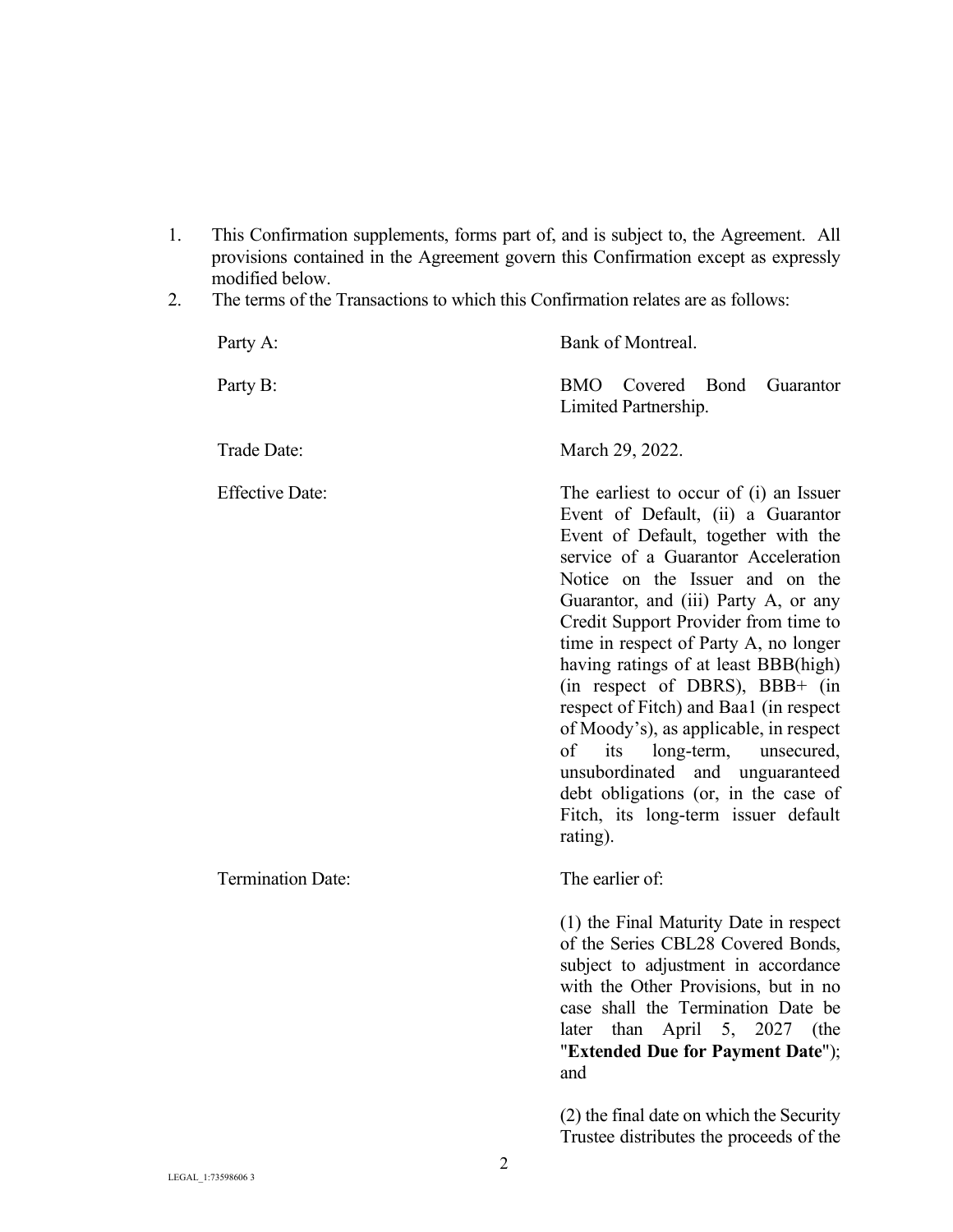Security to the Covered Bondholders in accordance with the Post-Enforcement Priority of Payments following the enforcement of the Security pursuant to Condition 9(b) of the Series CBL28 Covered Bonds.

Currency Exchange Rate: CAD 1.3903 per EUR.

Business Days: London, TARGET2 and Toronto.

Calculation Agent: Party A.

### **Party A Fixed Amounts:**

Fixed Rate Payer: Party A.

Fixed Rate Payer Calculation Amount: In respect of each Calculation Period in

respect of which Party A pays Fixed Amounts, an amount in EUR equal to the Principal Amount Outstanding of the Series CBL28 Covered Bonds on the first day of such Fixed Rate Payer Calculation Period, such amount to be reduced by any redemption on that

Party A Fixed Rate Payment Dates: (a) Prior to and including the Final Maturity Date, each Interest Payment Date in respect of the Series CBL28 Covered Bonds from and including the Interest Payment Date falling on or immediately following the Effective Date up to, and including, the Final Maturity Date; provided, however, that the first Party A Fixed Rate Payment Date will be the date which is the later of (i) two Business Days following the Effective Date or (ii) the date on which the Guaranteed Amounts are otherwise Due for Payment; and

day.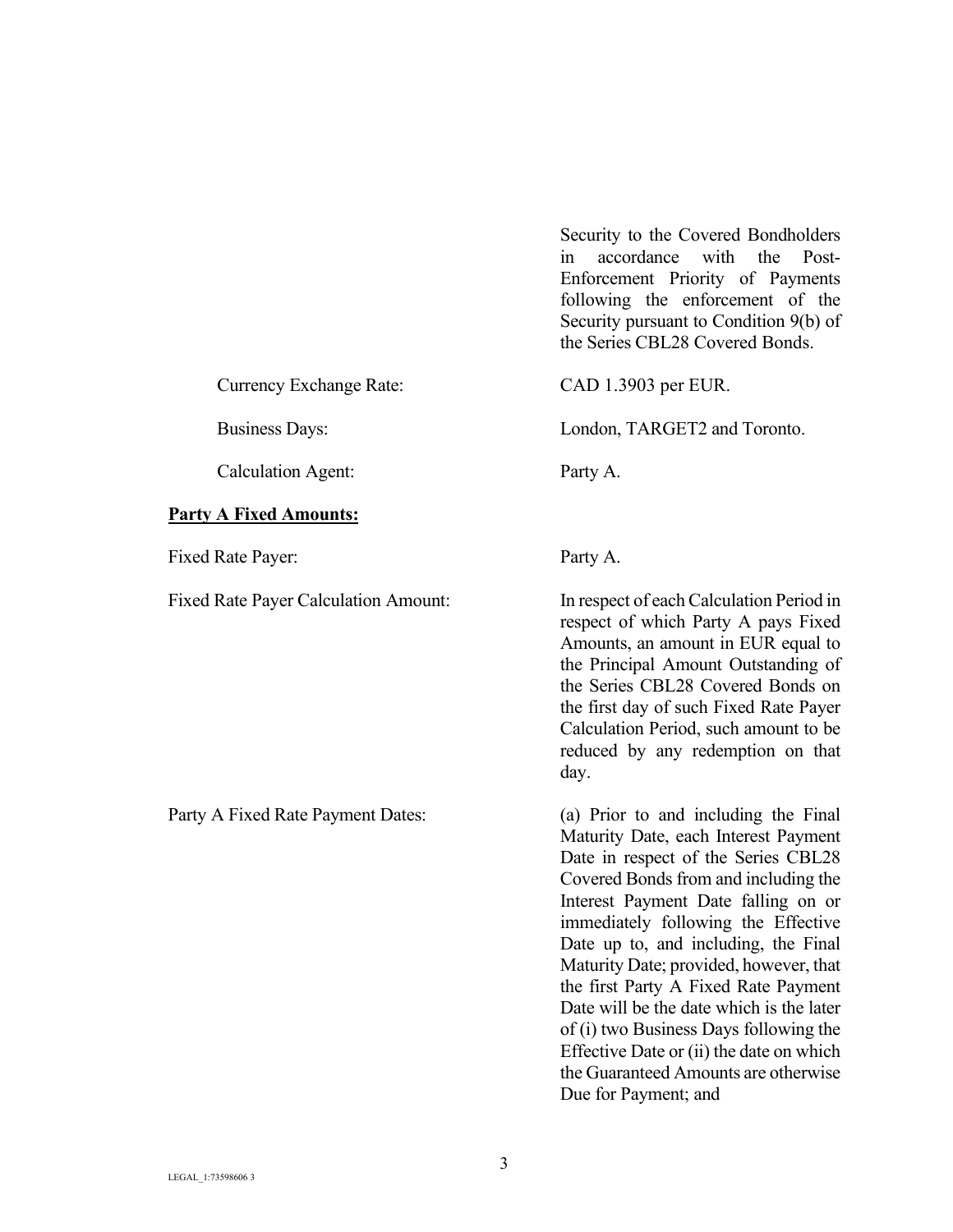(b) each Interim Exchange Date unless such date is already a Party A Fixed Rate Payment Date under (a) above.

For the avoidance of doubt:

(a) if the Effective Date falls on an Interest Payment Date in respect of the Series CBL28 Covered Bonds, then the first Party A Fixed Rate Calculation Period shall commence on (and include) the immediately preceding Interest Payment Date in respect of the Series CBL28 Covered Bonds (or, where the Effective Date is the first Interest Payment Date in respect of the Series CBL28 Covered Bonds, the Issue Date of the Series CBL28 Covered Bonds) and end on (but exclude) the Effective Date; and

(b) if the Effective Date does not fall on an Interest Payment Date in respect of the Series CBL28 Covered Bonds, then the first Party A Fixed Rate Calculation Period shall commence on (and include) the immediately preceding Interest Payment Date in respect of the Series CBL28 Covered Bonds (or, where the Effective Date is the first Interest Payment Date in respect of the Series CBL28 Covered Bonds, the Issue Date of the Series CBL28 Covered Bonds) and end on (but exclude) the first Party A Fixed Rate Payment Date; and

(c) Party A shall not pay any Fixed Amounts after the Final Maturity Date.

Fixed Rate: 1.000 per cent. per annum.

Party A Fixed Rate Day Count Fraction: Actual/Actual (ICMA).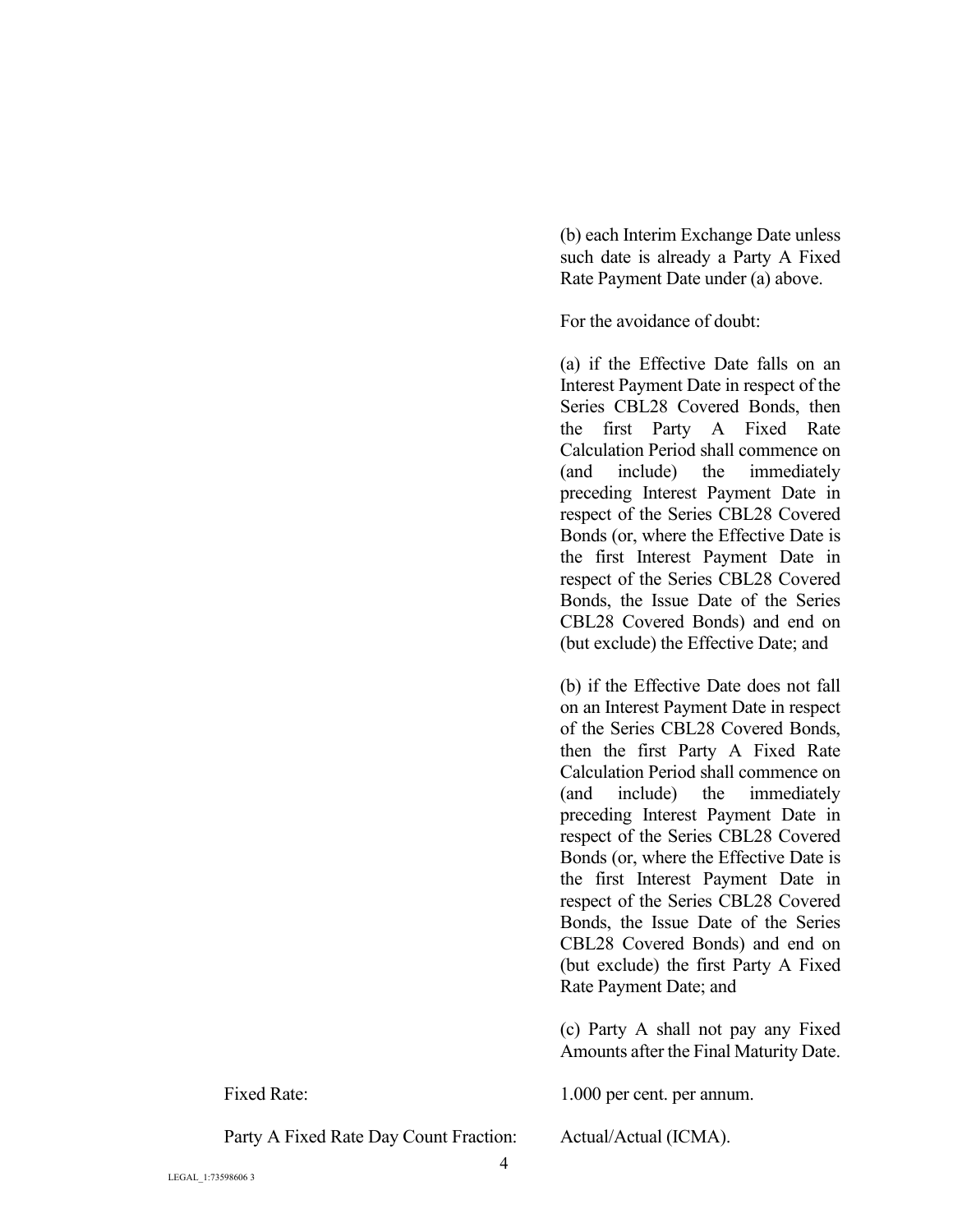| Party A Fixed Rate Business<br>Day Convention: | Following (No adjustment).                                                                                                                                                                                                                                                                                                                                                                                                            |
|------------------------------------------------|---------------------------------------------------------------------------------------------------------------------------------------------------------------------------------------------------------------------------------------------------------------------------------------------------------------------------------------------------------------------------------------------------------------------------------------|
| Party A Floating Amounts:                      | If, pursuant to the Other Provisions,<br>Party A does not receive a Redemption<br>Notice confirming the Series CBL28<br>Covered Bonds are redeemable in full<br>on the Final Maturity Date (and the<br>Series CBL28 Covered Bonds are not<br>redeemed in full on or prior to the<br>Extension Determination Date (as<br>defined below)), then Party A will pay<br>Party A Floating Amounts<br>in<br>accordance with these provisions. |
| Party A Floating Currency Amounts:             | In respect of each Party A Floating<br>Calculation Period, the Principal<br>Amount Outstanding of the Series<br>CBL28 Covered Bonds on the first day<br>of such Party A Floating Calculation<br>Period, such amount to be reduced by<br>any redemption of the Series CBL28<br>Covered Bonds on that day.                                                                                                                              |
| Party A Floating Calculation Periods:          | Each period (if any) from, and<br>including, each Party A Floating Rate<br>Payment Date to, but excluding, the<br>next Party A Floating Rate Payment<br>Date; provided, however, that the<br>initial Party A Floating Calculation<br>Period (if any) shall be from, and<br>including, the Final Maturity Date to,<br>but excluding, the initial Party A<br>Floating Rate Payment Date.                                                |
| Party A Floating Rate:                         | Greater of (i) $0.00\%$ , and (ii) Party A<br>Floating Rate Option plus Party A<br>Spread                                                                                                                                                                                                                                                                                                                                             |
| Party A Floating Rate Option:                  | EUR-EURIBOR-Reuters.                                                                                                                                                                                                                                                                                                                                                                                                                  |
| Designated Maturity:                           | One month.                                                                                                                                                                                                                                                                                                                                                                                                                            |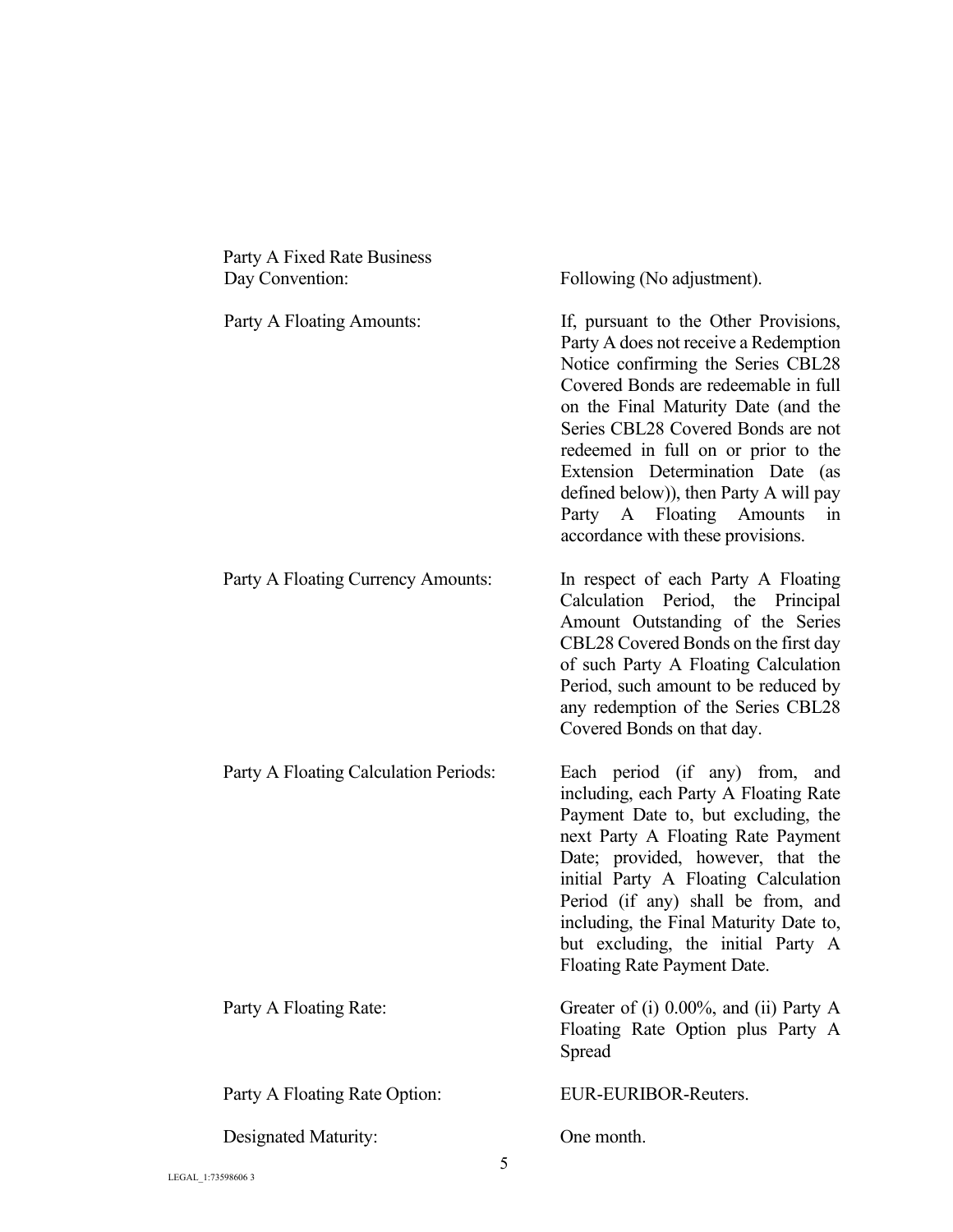| Party A Floating Rate<br>Day Count Fraction:      | Actual/360.                                                                                                                                                                                                                                                                    |
|---------------------------------------------------|--------------------------------------------------------------------------------------------------------------------------------------------------------------------------------------------------------------------------------------------------------------------------------|
| Party A Floating Rate Payment Dates:              | (a) From and excluding the Final<br>Maturity Date to, but including, the<br>Extended Due for Payment Date, the<br>5 <sup>th</sup> day of each month, subject to<br>adjustment in accordance with the<br>Party A Floating Rate Business Day<br>Convention; and                  |
|                                                   | (b) each Interim Exchange Date unless<br>such date is already a Party A Floating<br>Rate Payment Date under (a) above.                                                                                                                                                         |
|                                                   | For the avoidance of doubt, there shall<br>be no Party A Floating Rate Payment<br>Date later than the Termination Date.                                                                                                                                                        |
| Party A Floating Rate Reset Dates:                | From, and excluding, the Final<br>Maturity Date to, but including, the<br>Extended Due for Payment Date, the<br>5 <sup>th</sup> day of each month, subject to<br>adjustment in accordance with the<br>Party A Floating Business Day<br>Convention.                             |
| Party A Floating Rate Business<br>Day Convention: | Modified Following.                                                                                                                                                                                                                                                            |
| <b>Party B Floating Amounts:</b>                  |                                                                                                                                                                                                                                                                                |
| Party B Calculation Amount:                       | In respect of each Party B Calculation<br>Period, an amount in Canadian Dollars<br>to the Principal Amount<br>equal<br>Outstanding of the Series CBL28<br>Covered Bonds on the first day of such<br>Party B Calculation Period (after<br>taking into account any redemption on |

Party A Spread: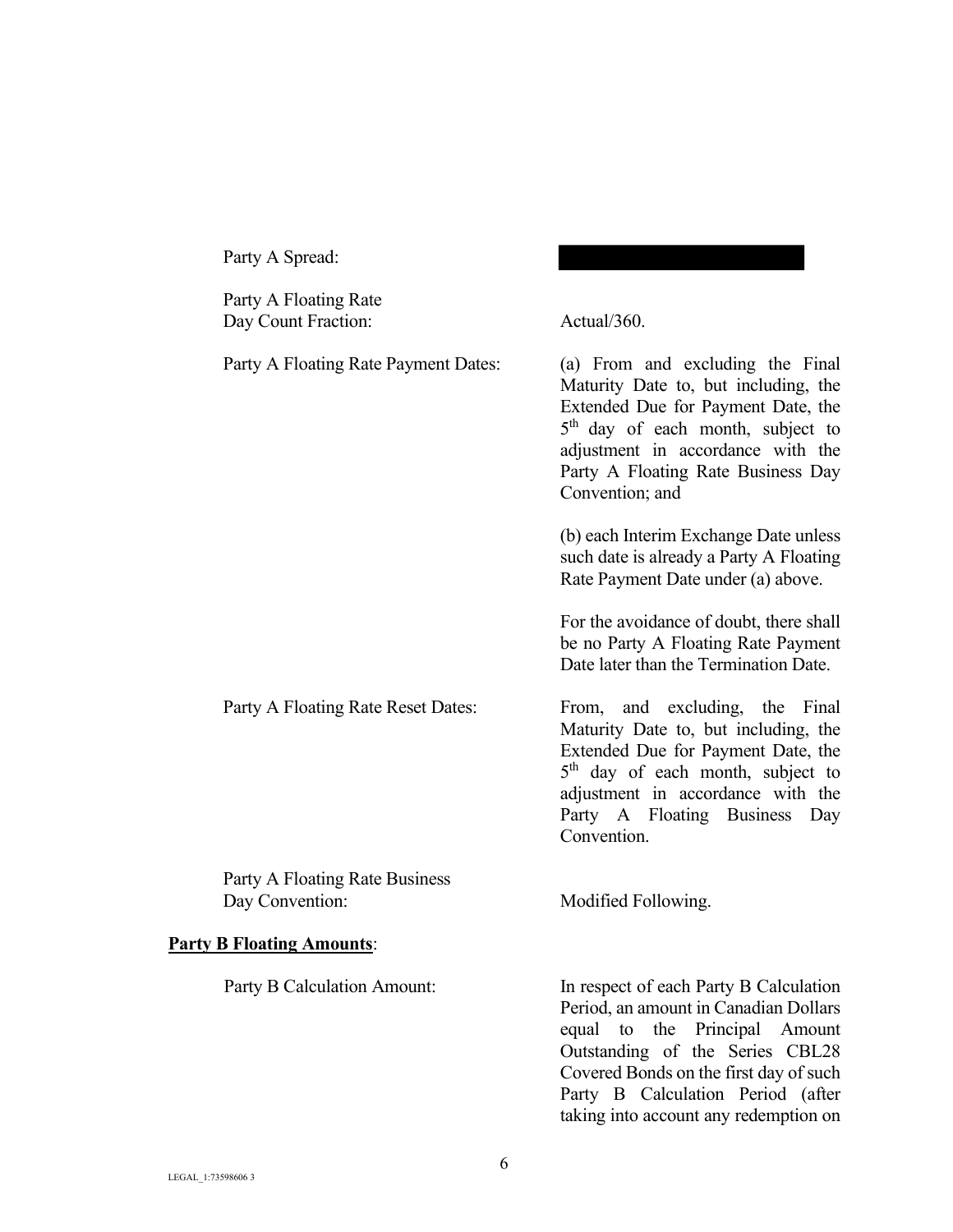|                             | Exchange Rate.                                                                                                                                                                                                                                                                                                                                                                                                                                                                                                                                                                                                                                                                                                                                                   |
|-----------------------------|------------------------------------------------------------------------------------------------------------------------------------------------------------------------------------------------------------------------------------------------------------------------------------------------------------------------------------------------------------------------------------------------------------------------------------------------------------------------------------------------------------------------------------------------------------------------------------------------------------------------------------------------------------------------------------------------------------------------------------------------------------------|
| Party B Calculation Period: | Shall<br>have<br>the meaning given<br>"Calculation Period" in the Master<br>Definitions<br>Construction<br>and<br>Agreement.                                                                                                                                                                                                                                                                                                                                                                                                                                                                                                                                                                                                                                     |
| Party B Payment Dates:      | (a) Each Guarantor Payment Date from<br>and including the Guarantor Payment<br>falling on or immediately<br>Date<br>following the earlier of the Final<br>Maturity Date and the Effective Date,<br>up to, and including, the Termination<br>Date; provided, however, that (i) in<br>lieu of the Guarantor Payment Date<br>falling on or around the Final Maturity<br>Date, a Party B Payment Date shall<br>instead fall on the Final Maturity Date;<br>and (ii) in lieu of the Guarantor<br>Payment Date falling on or around the<br>Extended Due for Payment Date, a<br>Party B Floating Rate Payer Payment<br>Date shall instead fall on the Extended<br>Due for Payment Date, subject to<br>adjustment in accordance with the<br>Business Day Convention; and |
|                             | (b) each Interim Exchange Date unless<br>such date is already a Party B Payment<br>Date under (a) above.<br>For the avoidance of doubt:<br>(a) if the Effective Date falls on a<br>Guarantor Payment Date, then the first<br>Party B Calculation Period shall<br>commence on (and include) the first                                                                                                                                                                                                                                                                                                                                                                                                                                                             |
|                             | day of the calendar month immediately<br>preceding the Guarantor Payment Date<br>(or, if the Effective Date occurs before                                                                                                                                                                                                                                                                                                                                                                                                                                                                                                                                                                                                                                        |

such day) converted at the Currency

the first Guarantor Payment Date following the drawdown of the Term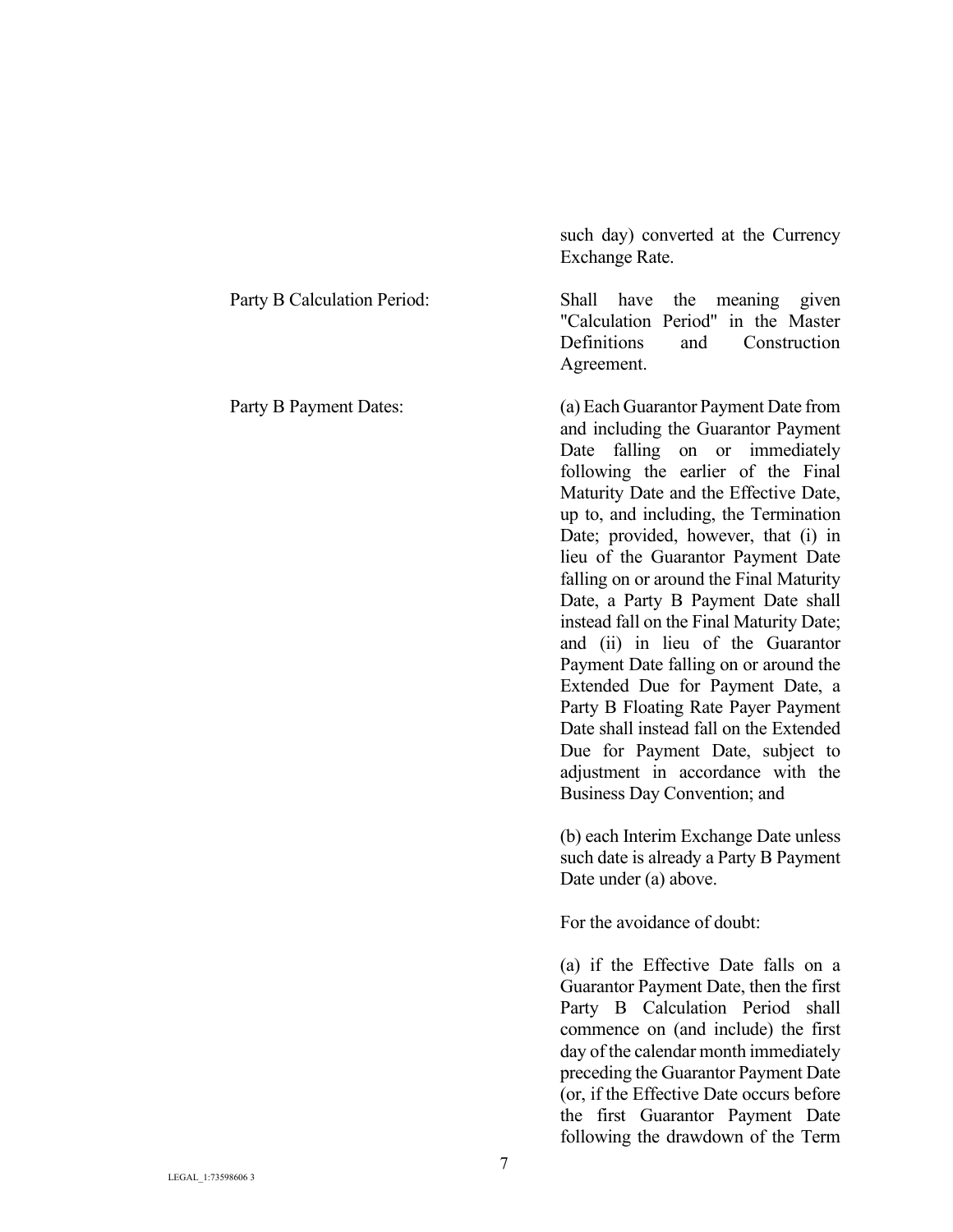Party B Floating Rate Option: CAD-BA-CDOR.

Advance relating to the Series CBL28 Covered Bonds, the Drawdown Date of such Term Advance) and end on (and exclude) the Effective Date; and

(b) if the Effective Date does not fall on a Guarantor Payment Date, then the first Party B Calculation Period shall commence on (and include) the first day of the calendar month immediately preceding the subsequent Guarantor Payment Date (or, if the Effective Date occurs before the first Guarantor Payment Date following the drawdown of the Term Advance relating to the Series CBL28 Covered Bonds, the Drawdown Date of such Term Advance) and end on (but exclude) the first Party B Payment Date.

Designated Maturity: One month; except that (a) in respect of any Party B Calculation Period from, and including the Effective Date, to, but excluding, the first calendar day of the next following month following the Guarantor Payment Date immediately following the Effective Date, Linear Interpolation of between one and two months will apply (for the avoidance of doubt, regardless of the length of any such Party B Calculation Period) and the relevant Reset Date for the purposes of calculating Linear Interpolation for each such Party B Calculation Period shall be deemed to be the Effective Date; (b) in respect of any Party B Calculation Period from, and including, the first day of the calendar month immediately preceding the Final Maturity Date, to,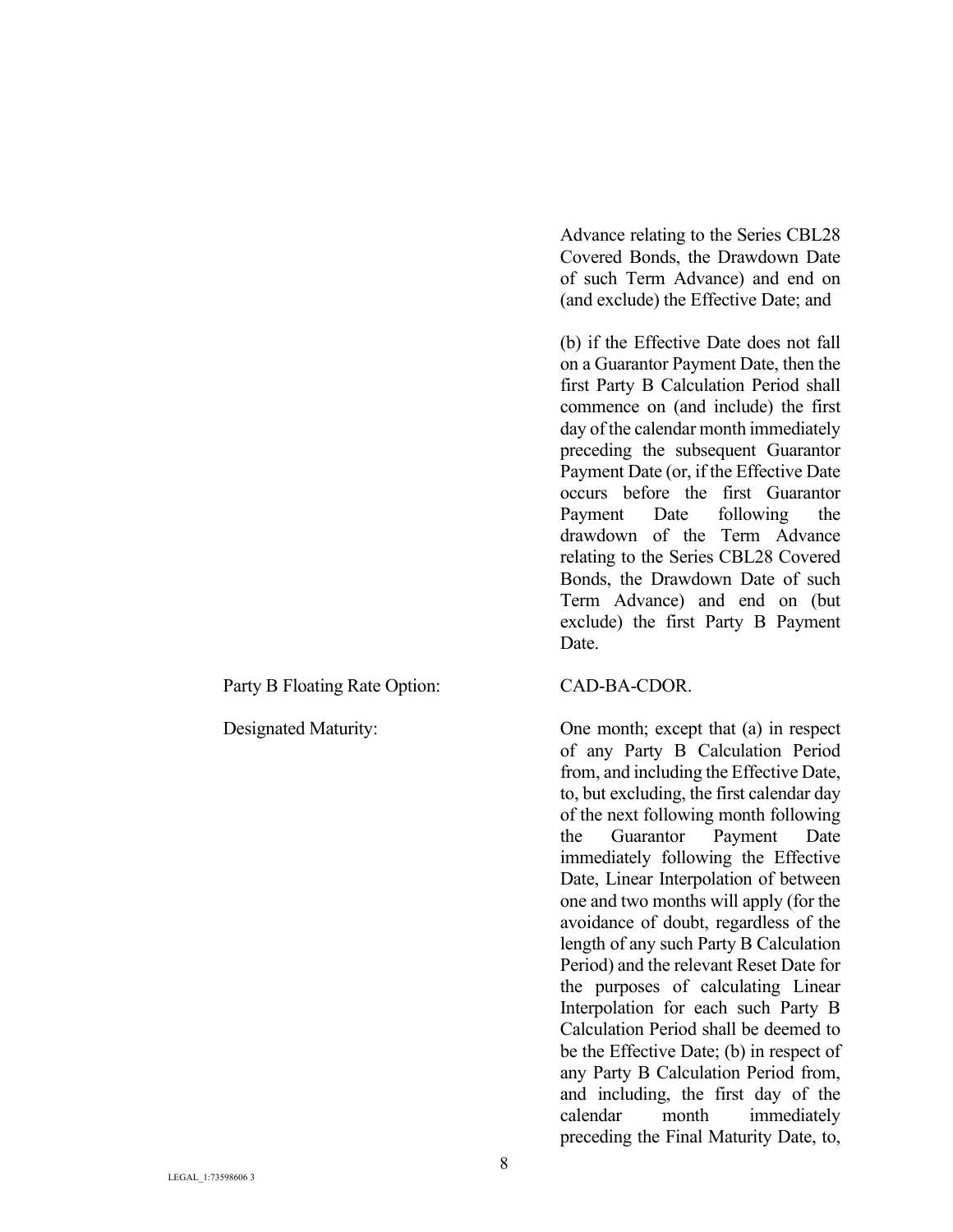Party B Spread:

Party B Day

Party B Calculation Period) and the relevant Reset Date for such Party B Calculation Period shall be deemed to be the first day of the calendar month immediately preceding the Final Maturity Date; (c) in respect of any Party B Calculation Period from, and including, the Final Maturity Date to, but excluding, the first day of the calendar month immediately following the Final Maturity Date (if applicable), Designated Maturity of one month will apply (for the avoidance of doubt, regardless of the length of any such Party B Calculation Period) and the relevant Reset Date for such Party B Calculation Period shall be deemed to be the first day of the calendar month immediately preceding the Final Maturity Date; and (d) in respect of any Party B Calculation Period from, and including the first day of the calendar month immediately preceding the Extended Due for Payment Date, to, but excluding, the Extended Due for Payment Date, Designated Maturity of one month will apply (for the avoidance of doubt, regardless of the length of any such Party B Calculation Period) and the relevant Reset Date for such Party B Calculation Period shall be deemed to be the first day of the calendar month immediately preceding the Extended Due for Payment Date.

but excluding, the Final Maturity Date, Designated Maturity of one month will apply (for the avoidance of doubt, regardless of the length of any such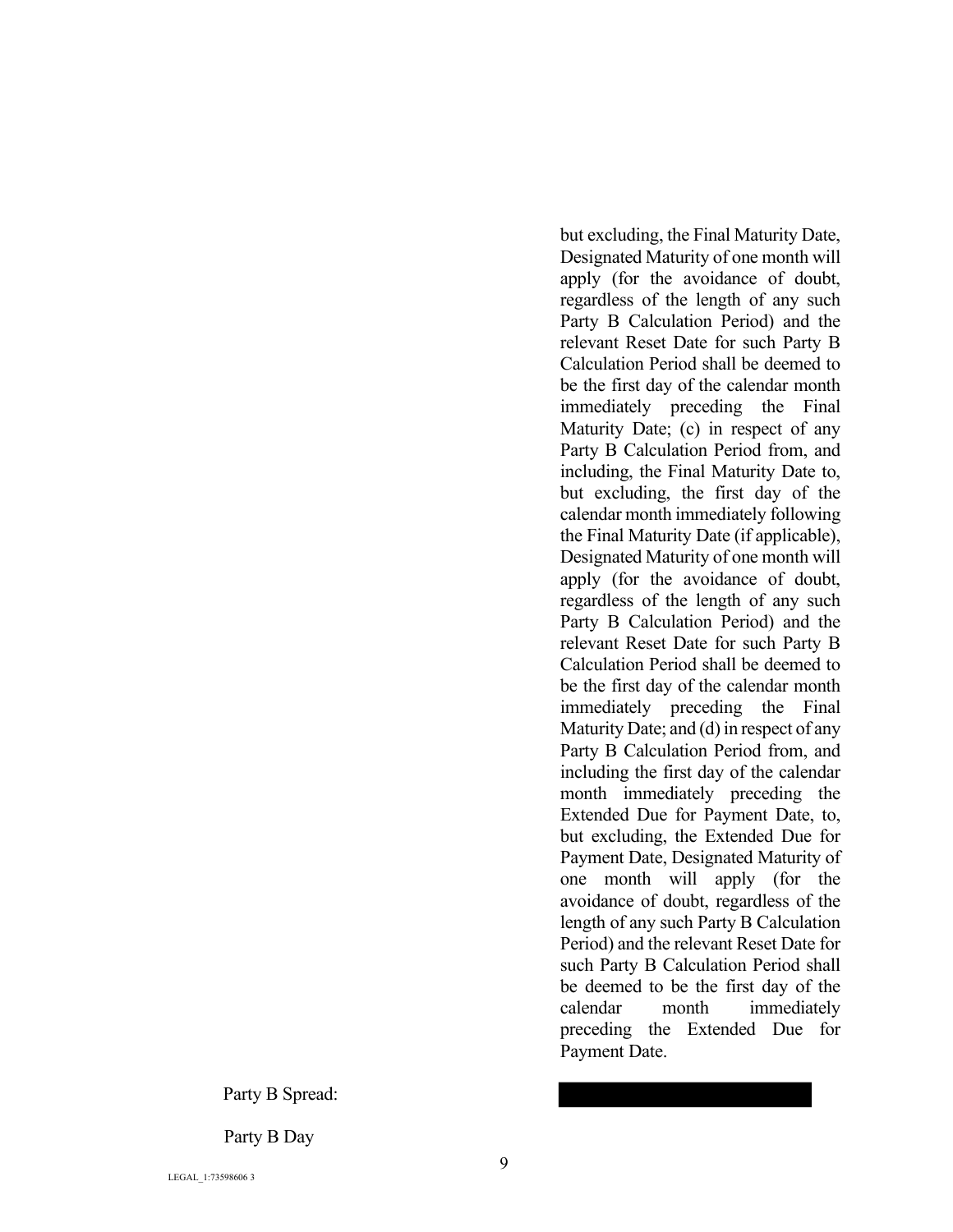| <b>Count Fraction:</b>           |
|----------------------------------|
| Party B Business Day Convention: |
| Party B Reset Dates:             |
|                                  |
|                                  |
|                                  |

#### **Interim Exchange**:

Party A Interim

Actual/365 (Fixed)

Modified Following

Subject to "Designated Maturity" above, the Reset Date in respect of each Party B Calculation Period shall be the first day of each Party B Calculation Period, or, if such day is not a Toronto Business Day, the Reset Date shall be the immediately preceding day which is a Canadian Business Day.

Interim Exchange Dates: Each Business Day falling on or after the Effective Date and prior to the Final Maturity Date on which any of the Series CBL28 Covered Bonds are redeemed in whole or in part; provided, however, that the first Interim Exchange Date will be the date which is the later of (i) two Business Days following the Effective Date or (ii) the date on which Guaranteed Amounts are otherwise Due for Payment; and provided that, if such Business Day is not a Canadian Business Day, the relevant Party B Interim Exchange Date shall be the immediately preceding Canadian Business Day.

Exchange Amount: In respect of each Interim Exchange Date, an amount in EUR equal to the amount of the Series CBL28 Covered Bonds to be redeemed on such Interim Exchange Date.

Party B Interim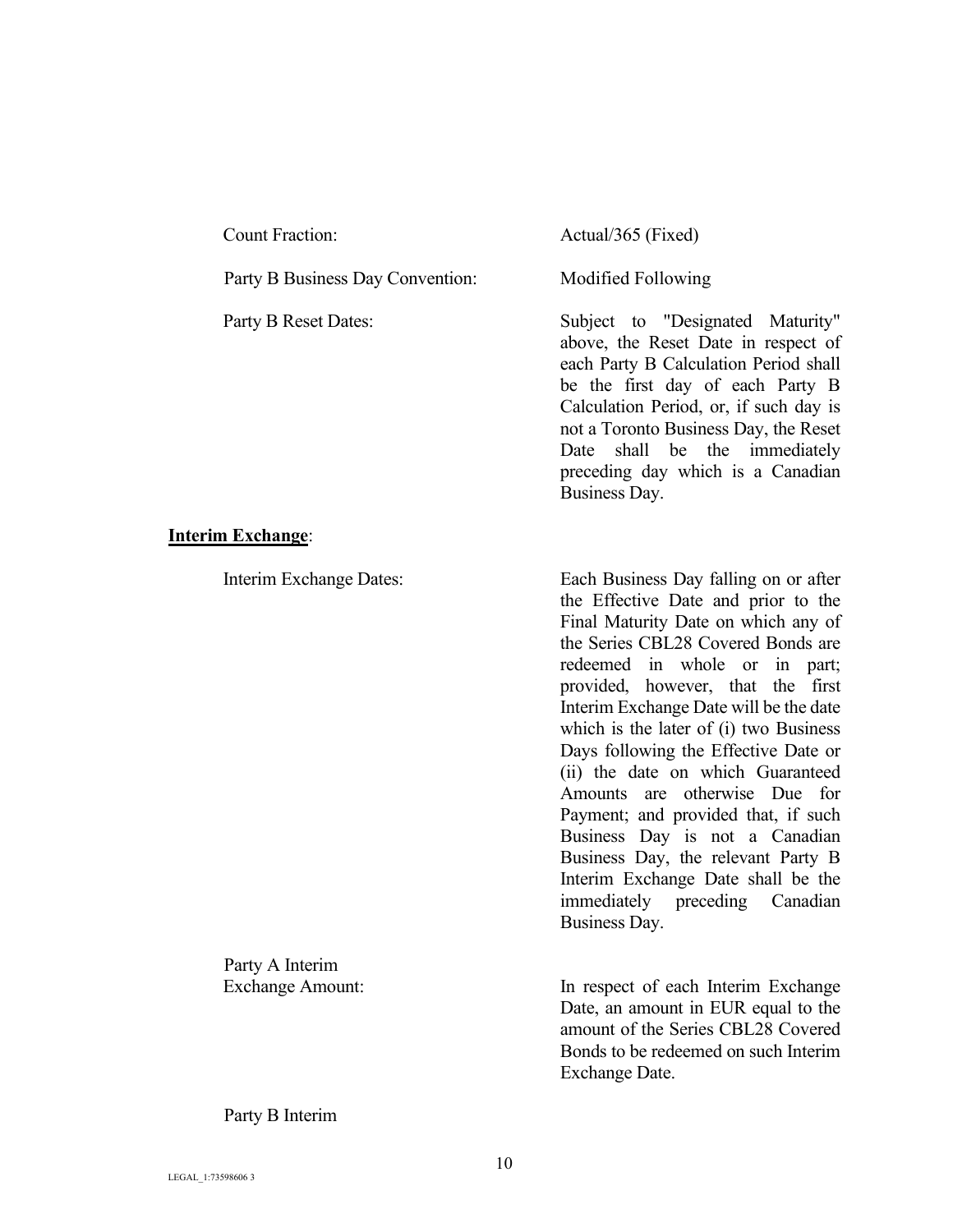#### **Final Exchange**:

Exchange Amount: In respect of each Interim Exchange Date, the relevant Redemption Notice Amount for such Interim Exchange Date.

Final Exchange Date: Each of: (a) the Final Maturity Date in respect of the Series CBL28 Covered Bonds; (b) each Business Day during the period (if any) commencing on, but excluding, the Final Maturity Date to, and including, the Extension Determination Date (if any and as defined below); (c) each Interest Payment Date from, but excluding, the Extension Determination Date (if any and as defined below) to, but excluding, the Extended Due for Payment Date (if any); and (d) the Extended Due for Payment Date (if any), provided that, if at any time a Redemption Notice (as defined below) is given confirming that the Series CBL28 Covered Bonds then outstanding are redeemable in full on a Final Exchange Date, that Final Exchange Date will be the last Final Exchange Date, and provided that, if any such date is not a Canadian Business Day, the relevant Party B Final Exchange Date shall be the immediately preceding Canadian Business Day.

> "**Extension Determination Date**" means the date that is seven calendar days plus two Business Days from, and including, the Final Maturity Date.

Party A Final Exchange Amount: In respect of each Final Exchange Date, an amount in EUR equal to the amount of the Series CBL28 Covered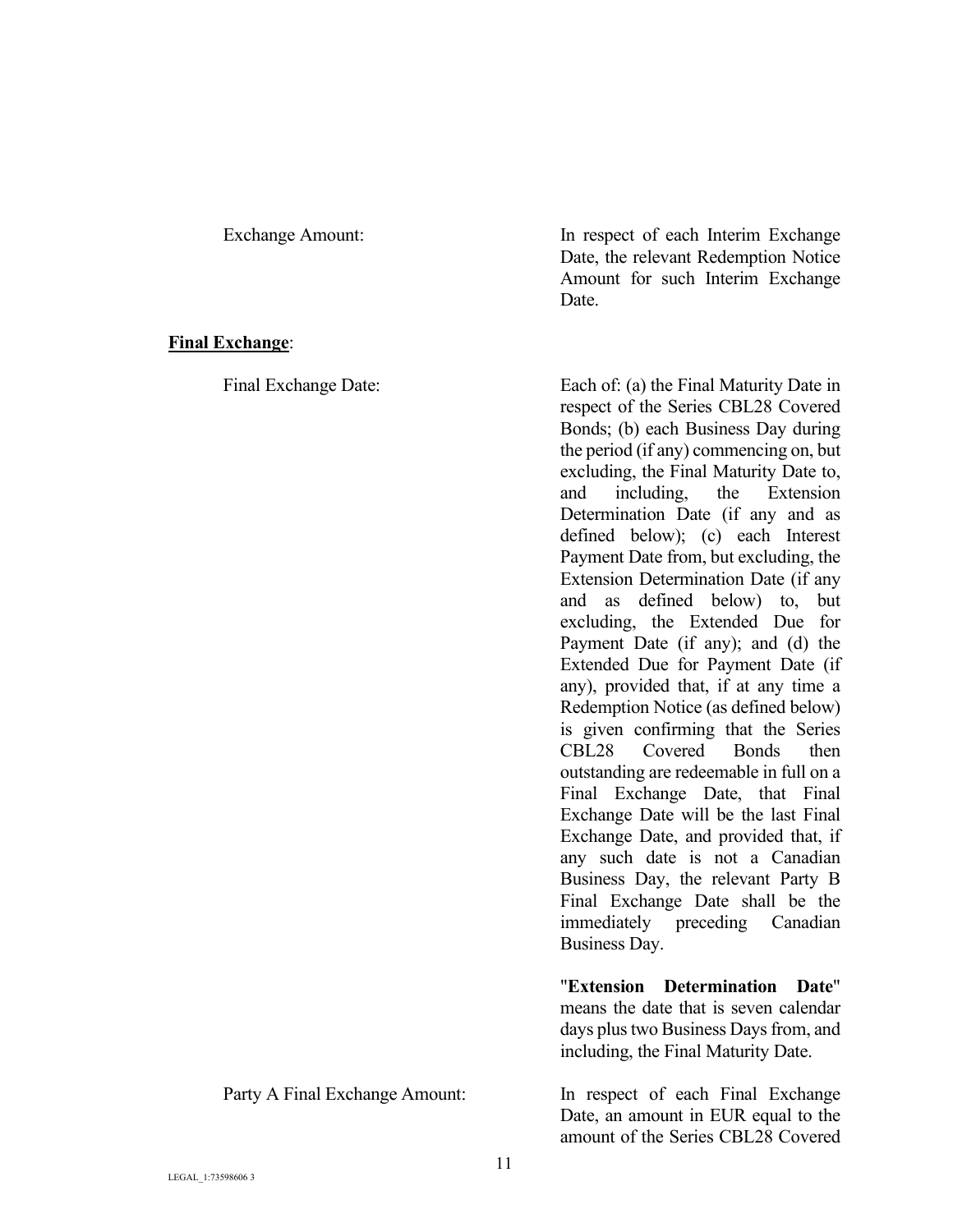|    |                                             | Exchange Date.                                                                                                                                                                                                                                                                                                                                                                                                                                                                                                                                                                                                                                     |
|----|---------------------------------------------|----------------------------------------------------------------------------------------------------------------------------------------------------------------------------------------------------------------------------------------------------------------------------------------------------------------------------------------------------------------------------------------------------------------------------------------------------------------------------------------------------------------------------------------------------------------------------------------------------------------------------------------------------|
|    | Party B Final Exchange Amount:              | In respect of each Final Exchange<br>Date, the relevant Redemption Notice<br>Amount for such Final Exchange Date.                                                                                                                                                                                                                                                                                                                                                                                                                                                                                                                                  |
| 3. | <b>Account Details:</b>                     |                                                                                                                                                                                                                                                                                                                                                                                                                                                                                                                                                                                                                                                    |
|    | Payments to Party A<br>in Canadian Dollars: | As notified to Party B.                                                                                                                                                                                                                                                                                                                                                                                                                                                                                                                                                                                                                            |
|    | Payments to Party B<br>in EUR:              | As notified to Party A.                                                                                                                                                                                                                                                                                                                                                                                                                                                                                                                                                                                                                            |
|    | Payments to Party B<br>in Canadian Dollars: | As notified to Party A.                                                                                                                                                                                                                                                                                                                                                                                                                                                                                                                                                                                                                            |
| 4. | <b>Other Provisions</b>                     |                                                                                                                                                                                                                                                                                                                                                                                                                                                                                                                                                                                                                                                    |
|    | <b>Redemption Notice:</b>                   | Party B, or the Cash Manager acting<br>on Party B's behalf, shall notify Party<br>A of the amount of principal<br>payments to be made on the Series<br>CBL28 Covered Bonds on each<br>Interim Exchange Date and Final<br>Exchange Date (for purposes of<br>calculating payment of any Interim<br>Exchange<br>Amounts<br>Final<br>and<br>Exchange Amounts, respectively).<br>Such notification may be made in<br>respect of an Interim Exchange Date<br>or Final Exchange Date by receipt by<br>Party A of a written confirmation<br>from Party B, or the Cash Manager<br>acting on Party B's behalf, of an<br>irrevocable payment instruction to a |

Bonds to be redeemed on such Final

bank from Party B to make a payment to Party A in an amount in Canadian<br>Dollars corresponding to the

Principal Amount Outstanding in respect of the Series CBL28 Covered Bonds to be redeemed on such

Dollars corresponding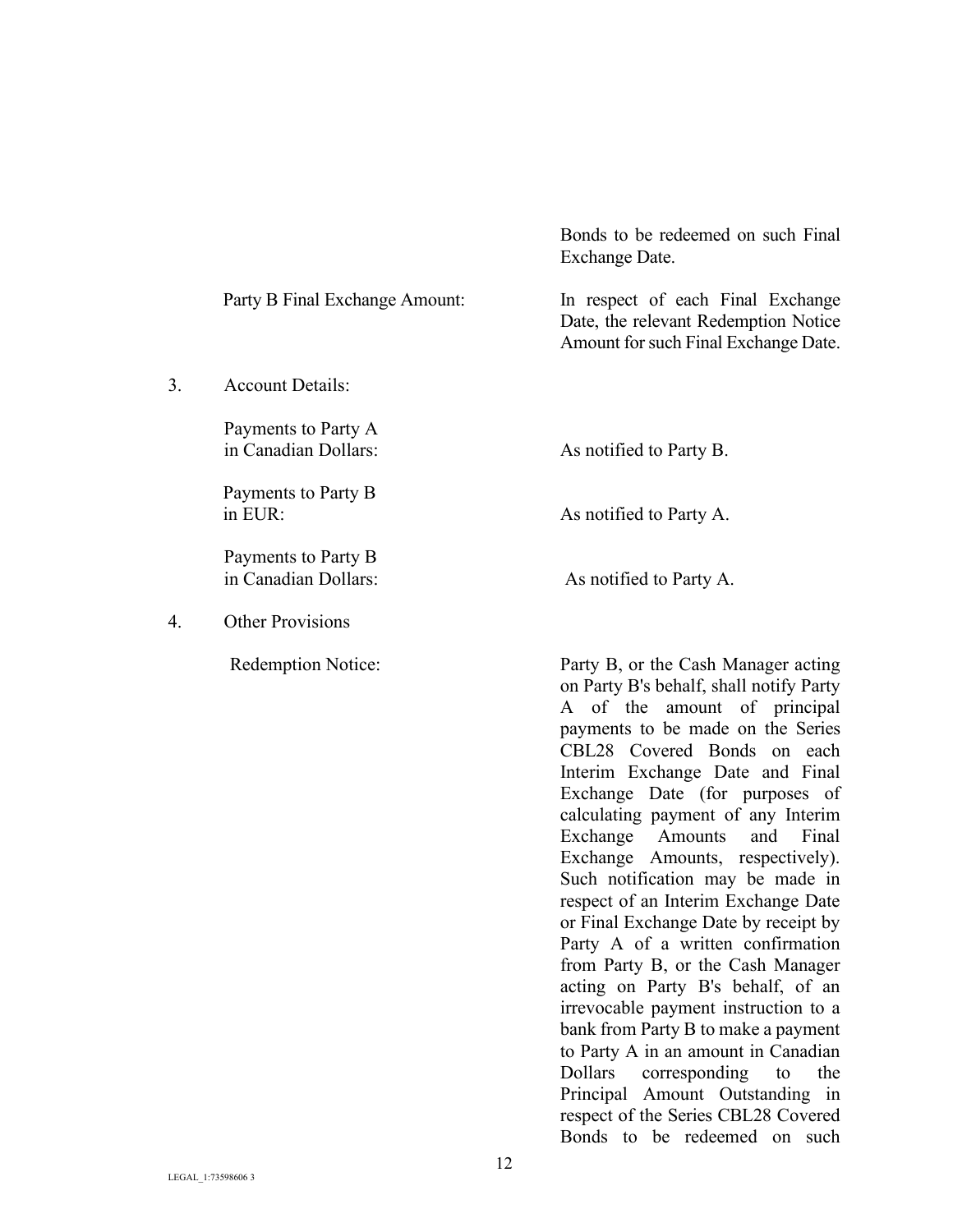Interim Exchange Date or Final Exchange Date converted by Party B by reference to the Currency Exchange Rate on or prior to 5:00 p.m., Toronto time, four Business Days prior to such Interim Exchange Date or Final Exchange Date, as the case may be (a "**Redemption Notice**" and the amount specified in the written confirmation delivered to Party A, the "**Redemption Notice Amount**").

If Party A does not receive a Redemption Notice with respect to any Interim Exchange Date or Final Exchange Date, then the parties will not be required to pay any Interim Exchange Amounts or Final Exchange Amounts, respectively, on such Interim Exchange Date or Final Exchange Date, as the case may be.

In addition, if Party A does not receive a Redemption Notice confirming that the Series CBL28 Covered Bonds are redeemable in full on the Final Maturity Date (and the Covered Bonds are not redeemed in full on or prior to the Extension Determination Date): (i) the Termination Date for this Transaction shall be deemed to be the Final Exchange Date in respect of which a Redemption Notice is given and, taking into account such Redemption Notice and each other Redemption Notice, the sum of all Redemption Notice Amounts equals the Principal Amount Outstanding of the Series CBL28 Covered Bonds as at the Effective Date; (ii) for the avoidance of doubt, Party A's obligation to pay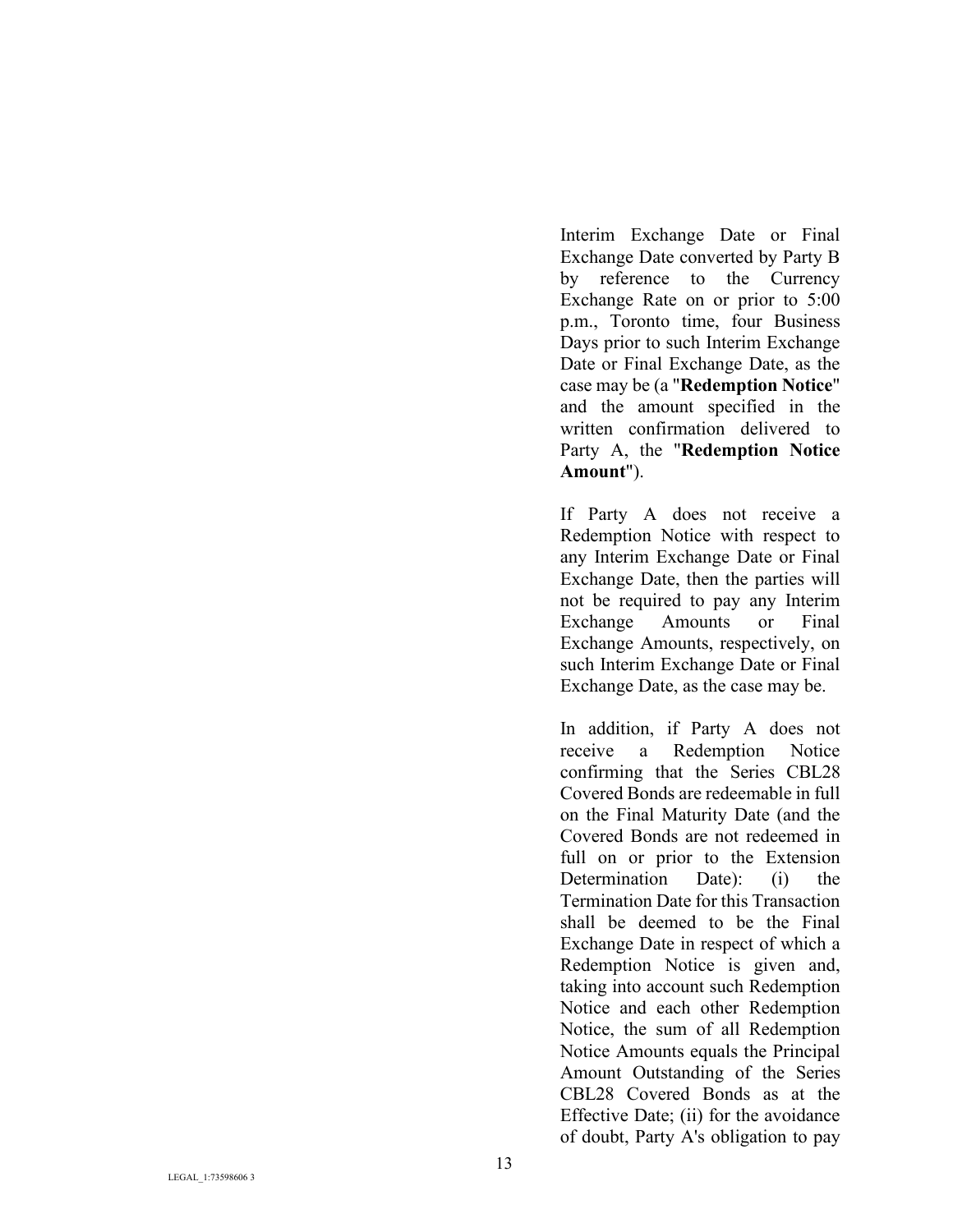Party A Fixed Amounts shall cease as from the Final Maturity Date and Party A shall from such date be obliged to pay the Party A Floating Amounts to Party B; (iii) for the avoidance of doubt, Party B shall be obliged to continue to pay the Party B Floating Amounts; and (iv) the final Party A Calculation Period and the final Party B Calculation Period shall end on, but exclude, the Termination Date. Without prejudice to the generality of the above provisions, Party B, or the Cash Manager acting on Party B's behalf, shall notify Party A at least two Business Days prior to the Final Maturity Date whether or not the Series CBL28 Covered Bonds will be redeemed (in whole or in part) on the Final Maturity Date and, if they will not be, whether or not the Series CBL28 Covered Bonds will be redeemed (in whole or in part) on or prior to the Extension Determination Date.

If on the Extended Due for Payment Date the sum of all Redemption Notice Amounts specified in Redemption Notices delivered to Party A on or prior to such date is not equal to the Principal Amount Outstanding of the Series CBL28 Covered Bonds as at the Effective Date (such difference, the "**Redemption Shortfall**"):

(i) Party A will pay to Party B an amount in EUR equal to such Redemption Shortfall; and

(ii) Party B will pay to Party A the Canadian Dollar equivalent of the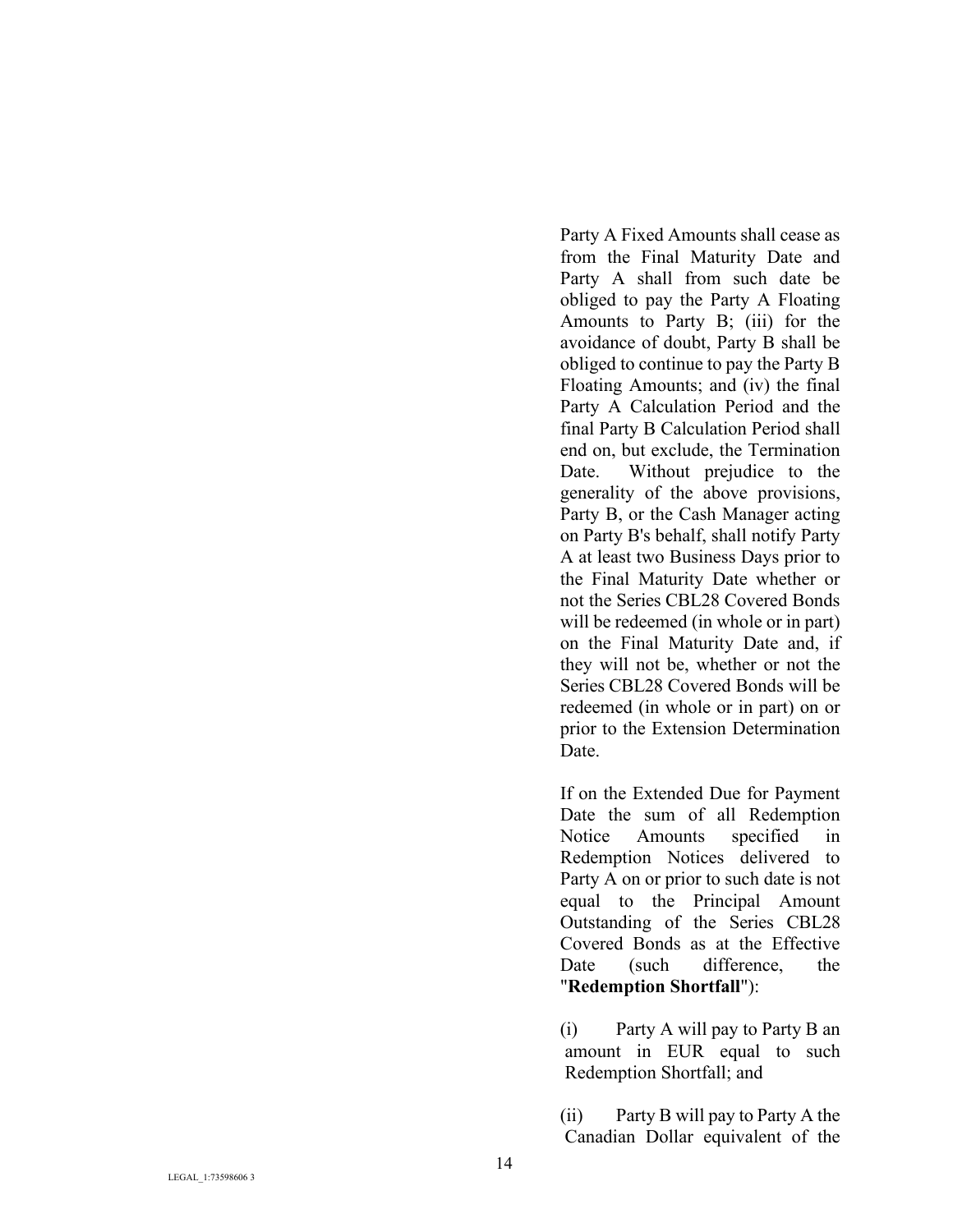Redemption Shortfall, converted at the Currency Exchange Rate.

For purposes of calculating any amount due under Section 6(e) of the Agreement in respect of a Termination Event that occurs during the period from, but excluding the Final Maturity Date to, and including the Extension Determination Date, the Termination Date shall be deemed to be the Final Maturity Date, unless Party B or the Cash Manager has determined as of that date that Party B has insufficient funds to pay the Guaranteed Amounts, in which case the Termination Date shall be deemed to be the Extended Due for Payment Date (subject as provided above).

Party B agrees as soon as reasonably practicable after a Redemption Notice has been given to advise Party A by telephone (or email if provided in the notice details below) of the fact of such Redemption Notice; provided, however, that the failure by Party B, or the Cash Manager acting on Party B's behalf, to do so shall not affect the validity of any Redemption Notice under the Transaction evidenced by this Confirmation.

Reduced Payments: In the event that any payment made by Party B to Party A under this Transaction is less than the amount which Party B would be required to pay Party A (but for Part 5(s) of the Schedule to the Agreement), the payment obligation of Party A to Party B shall be reduced by a percentage equivalent to the percentage reduction in Party B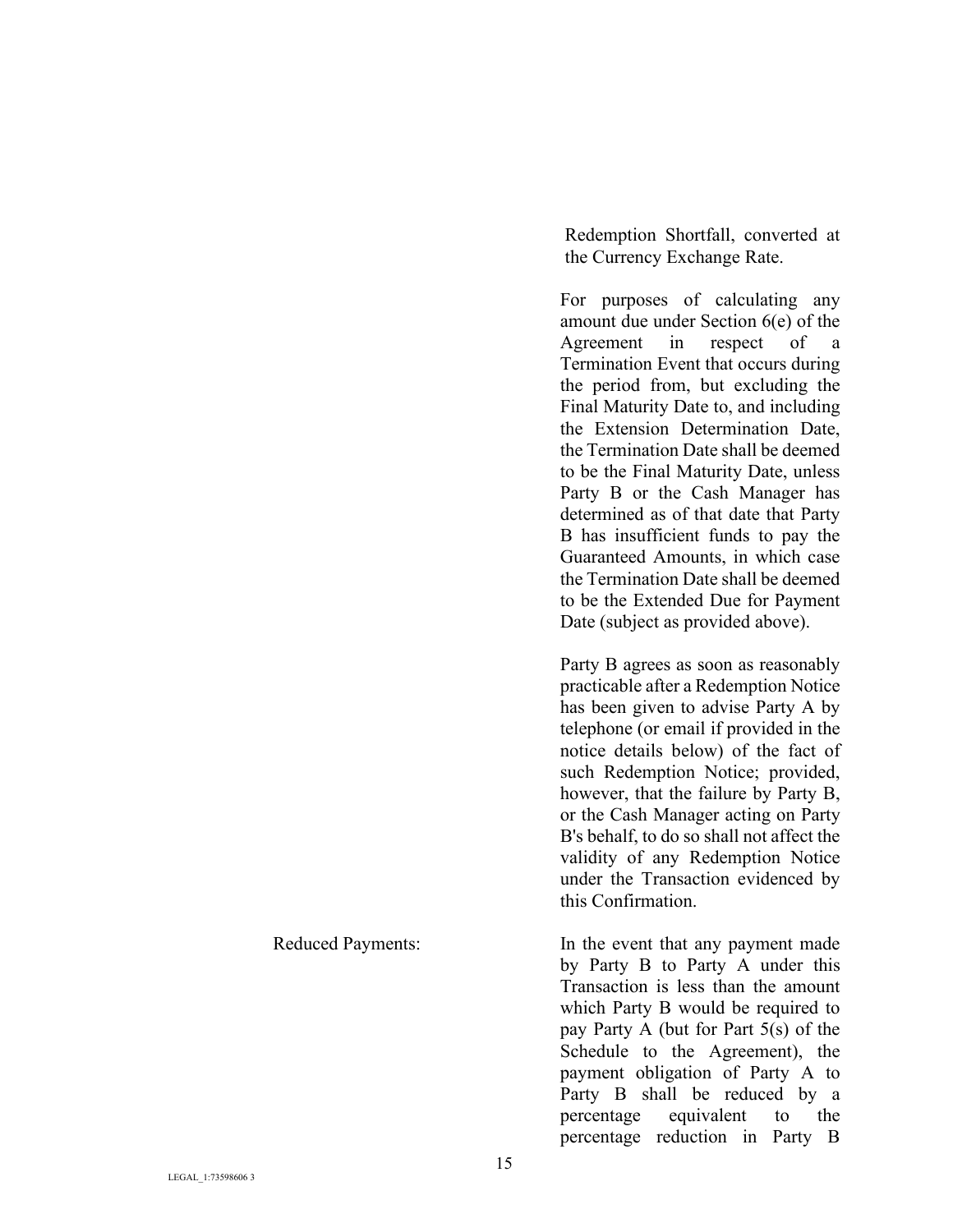payments since the corresponding Fixed Rate Payer Payment Date or Floating Rate Payer Payment Date (as applicable). For the avoidance of doubt, the payment of such a reduced amount by Party A shall not constitute a breach of the payment obligations specified in Section 2(a)(i) of the Agreement.

#### 5. Notification to Party A

For the purpose of making any determination or calculation hereunder, the Calculation Agent may rely on any information, report, notice or certificate delivered to it by the Cash Manager or Party B and the Calculation Agent shall not be liable for any error, incompleteness or omission regarding such information.

Party B or the Cash Manager acting on its behalf, shall notify Party A of the amount of principal payments to be made on the Series CBL28 Covered Bonds on each Interest Payment Date no later than one (1) Business Day prior to such Interest Payment Date.

6. Notice Details:

| Party A:                         | <b>Bank of Montreal</b>                                                                                                 |  |  |
|----------------------------------|-------------------------------------------------------------------------------------------------------------------------|--|--|
| Address:                         | 250 Yonge Street, 10th Floor, Toronto, Ontario M5B 2L7                                                                  |  |  |
|                                  | Facsimile Number: (416) 552-7905/7926                                                                                   |  |  |
| Telephone Number: (416) 552-7442 |                                                                                                                         |  |  |
| Attention:                       | Senior Manager, Confirmations                                                                                           |  |  |
| Party B:                         | <b>BMO Covered Bond Guarantor Limited Partnership</b>                                                                   |  |  |
| Address:                         | c/o Bank of Montreal, 10 <sup>th</sup> Floor, 1 First Canadian Place,<br>100 King Street West, Toronto, Ontario M5X 1A1 |  |  |
| Facsimile Number:                | $(416)$ 867-4166                                                                                                        |  |  |
| Attention:                       | Senior Manager, Securitization Finance and Operations                                                                   |  |  |